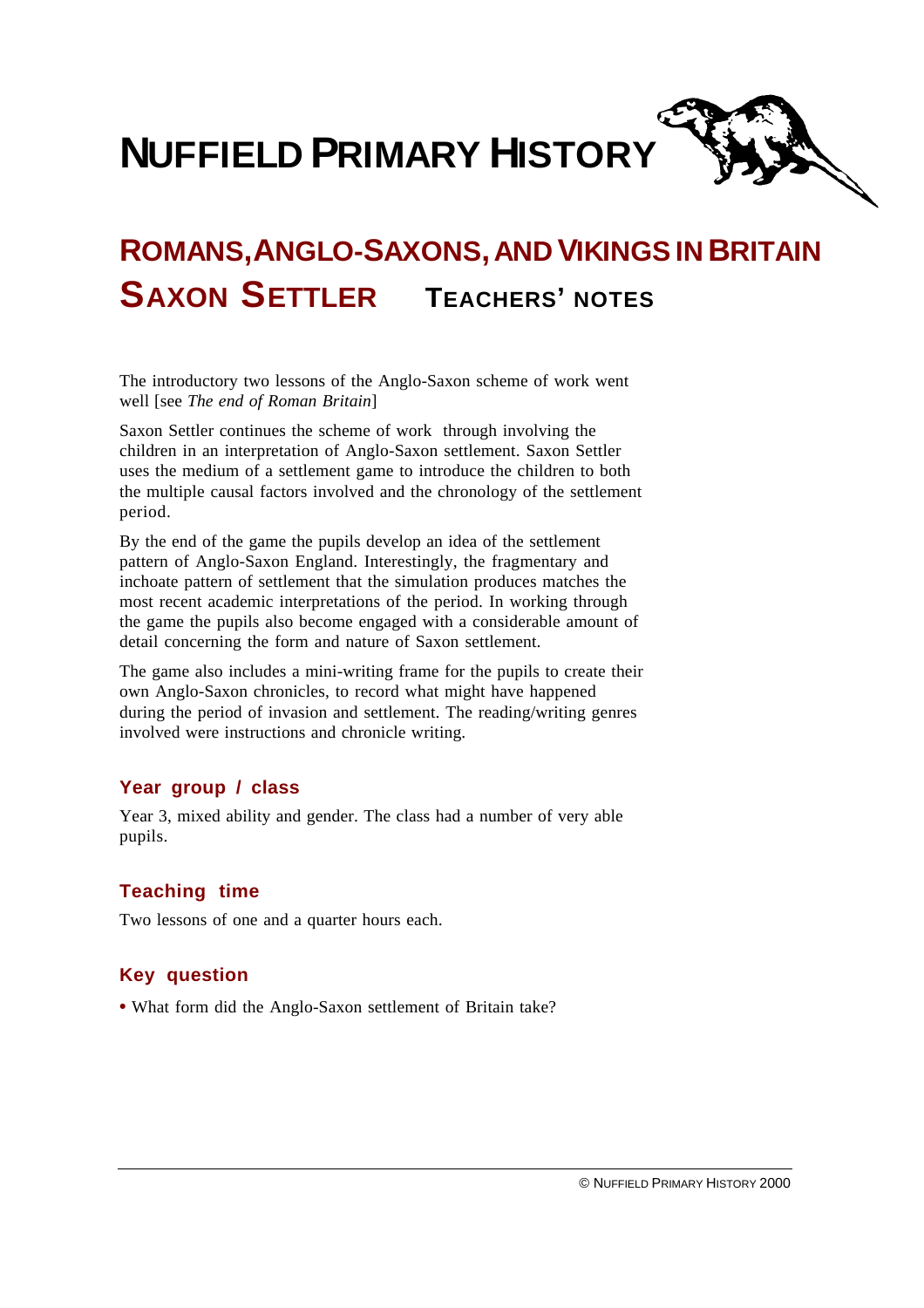# **Learning objectives**

• To give the pupils an insight into the factors that affected Anglo-Saxon settlement, within a chronological framework.

**•** To raise awareness of the evidential base for Anglo-Saxon England through the medium of the pupils creating their own Anglo-Saxon chronicle.

**•** To look at causation in the context of a specific major issue, that is, the Anglo-Saxon invasion and settlement of Britain.

**•** To extend the pupils' literacy through creating a specific, contextualised writing task in the form of a chronicle.

# **Resources**

Dice, one per group of five children *Rules* of the settler game *Map A*, of Western Europe, showing the invasion of Britain *Map B***,** for the settlement game *Settlement Events Sheet* for each round *Chronicle Sheets* – writing frames *Think Squares*.

# **The teaching [Lesson 1]**

#### **Episode 1**

*Focus: Empathising with the thoughts and feelings of migrants who are leaving home for ever.*

We asked the class to shut their eyes and pretend that the following things have happened: they get home, they listen to the radio, there has been an accident at a local military base, an atom bomb has exploded and radiation is spreading across the countryside. They have to pack a suitcase and leave home for ever.

Eyes open – what will they take in their suitcase with them?

Brainstorm what they would take, how they would feel. Five pupils volunteered what they would take. Louise started: walky-talky, statue of the Virgin Mary, virtual pet, game boy and pet dog.

What would they put in a diary?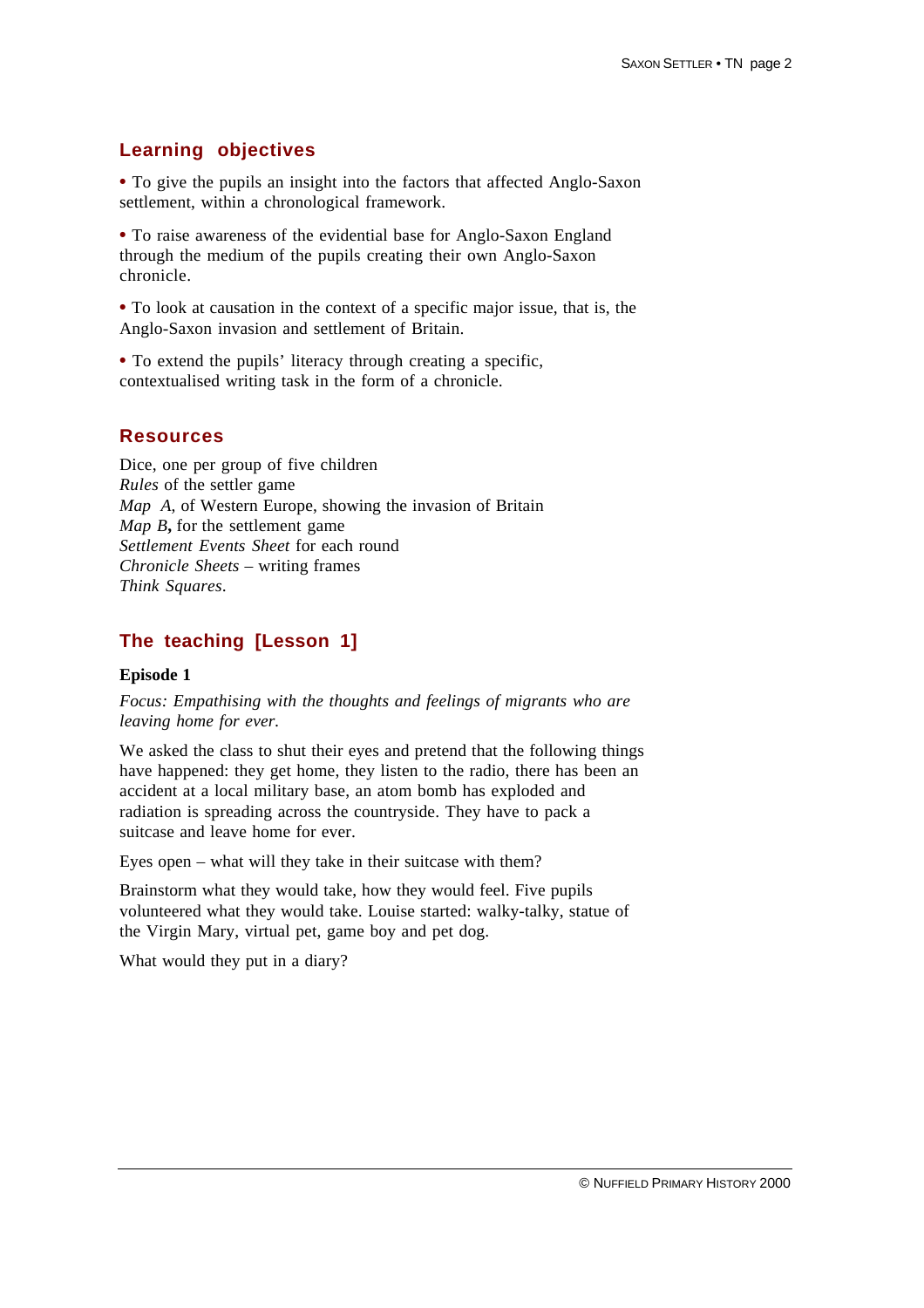## **Episode 2**

*Focus: Time travel: going back in time to 500 AD. Setting the scene for migration from mainland Europe to England.*

The class sat down, and again shut their eyes. I told them that they were going back in time, to a point 500 years after Jesus had been born.

The Romans had been rulers of Britain for the previous 400 years.

The Roman rule over Britain has ended. Tribes are attacking England from Ireland, Scotland and mainland Europe.

The pupils have to imagine that they are members of a tribe living on the coast of Europe in the area of modern Denmark. They have to pack their goods and cross the sea to a new home in Britain.

Their tribe has to leave because of war, shortage of land to grow food because of increasing population and flooding of low-lying land (push factors).

They have also heard about how marvellous England is, in contrast to their current situation (a pull factor).

A question was asked: What kind of boat? Adam replied, 'A rowing boat'.

## **Episode 3**

*Focus: Working on the maps to give an idea of where the tribes came from, and where they settled.*

Each pupil received Map A, of Europe, showing the tribes and where they settled. These they glued into their books.

We read out the names of the different tribes and where they were originally from, such as the Angles from Denmark, the Picts from Scotland. The pupils put their fingers on the map to locate physically where the tribes came from.

They then coloured in on the map the lands where each tribe might have lived.

#### **Episode 4**

*Focus: Working on the maps to give an idea of where the tribes came from, and where they settled.*

We gave out the settlement game map (**Map B**), and asked the children to guess where it was. We told them that it was part of England, and they had to find where it was on their small Western Europe map (**Map A**).

Although they found this hard, they all managed in the end, running their fingers around the coastline of the area on their European map.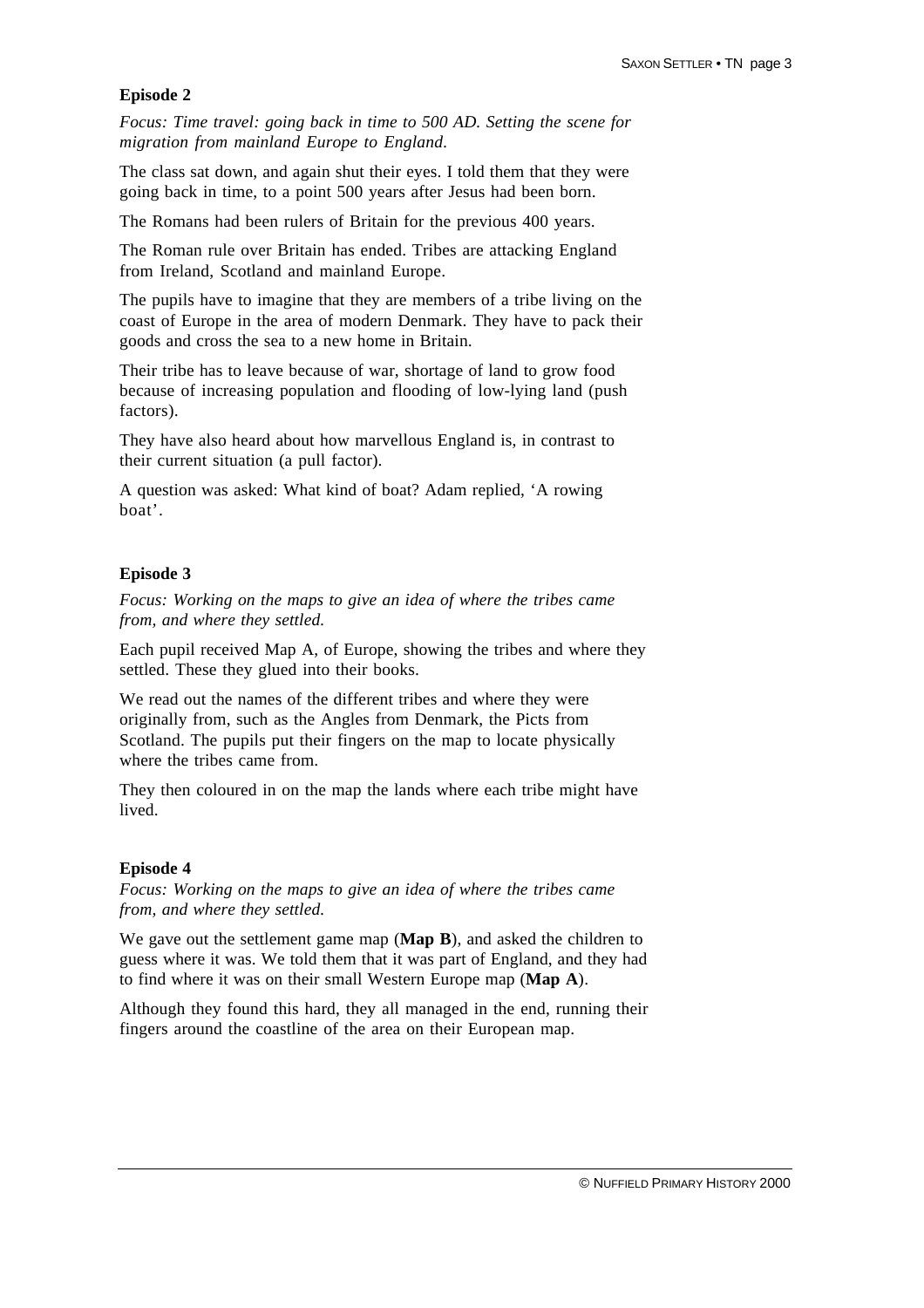#### **Episode 5**

*Focus: Organising the settlement game.*

Each pupil received a die, the Rules and the Settlement Events Sheet for playing the game, using Map B.

The children were divided into groups of five, one group per settlement game. Where there were groups of four, they had to cross the Jutes off their maps.

Each pupil in each group was then allocated a tribe in the order of their first names. In our lesson we had seven groups, four with five players and two with four.

#### **Episode 6**

*Focus: Explaining the rules – how to play the game.*

We then asked the pupils to read out the rules, explaining each rule in turn to the class.

We told them that you could only settle or gain land when you owned one of the frontier lines next door to where you were to settle. This we demonstrated on the board.

We also explained that if you were surrounded on three sides by another tribe you lost that piece of land.

Each group of tribes used one settlement map (Map B), with it being filled in after each throw of the dice and then passed on to the next player. We emphasised that they could not cross the rivers on the map, that is, the thick lines.

We worked through an example of what would happen to a tribe on its first go. We chose the Jutes, they threw a die and were able to settle 8 squares. They filled in 8 squares on their map, working out from their original square. They had to follow the rules for settling.

Each player had to read out what had happened to their tribe so that all the other players knew what was going on.

#### **Episode 7**

*Focus: Playing the game.*

We got each group to play a single round initially, stopping and explaining how the game worked. Matthew and David got very excited, especially when Daniel got 20 areas in one go.

We made sure that each pupil/tribe made a note of what happened to them at the end of the round on their Settlement Events Sheet.

Each group then continued playing their game until the end of the lesson, filling in the settlement map (Map B) and Settlement Events Sheet as they went along.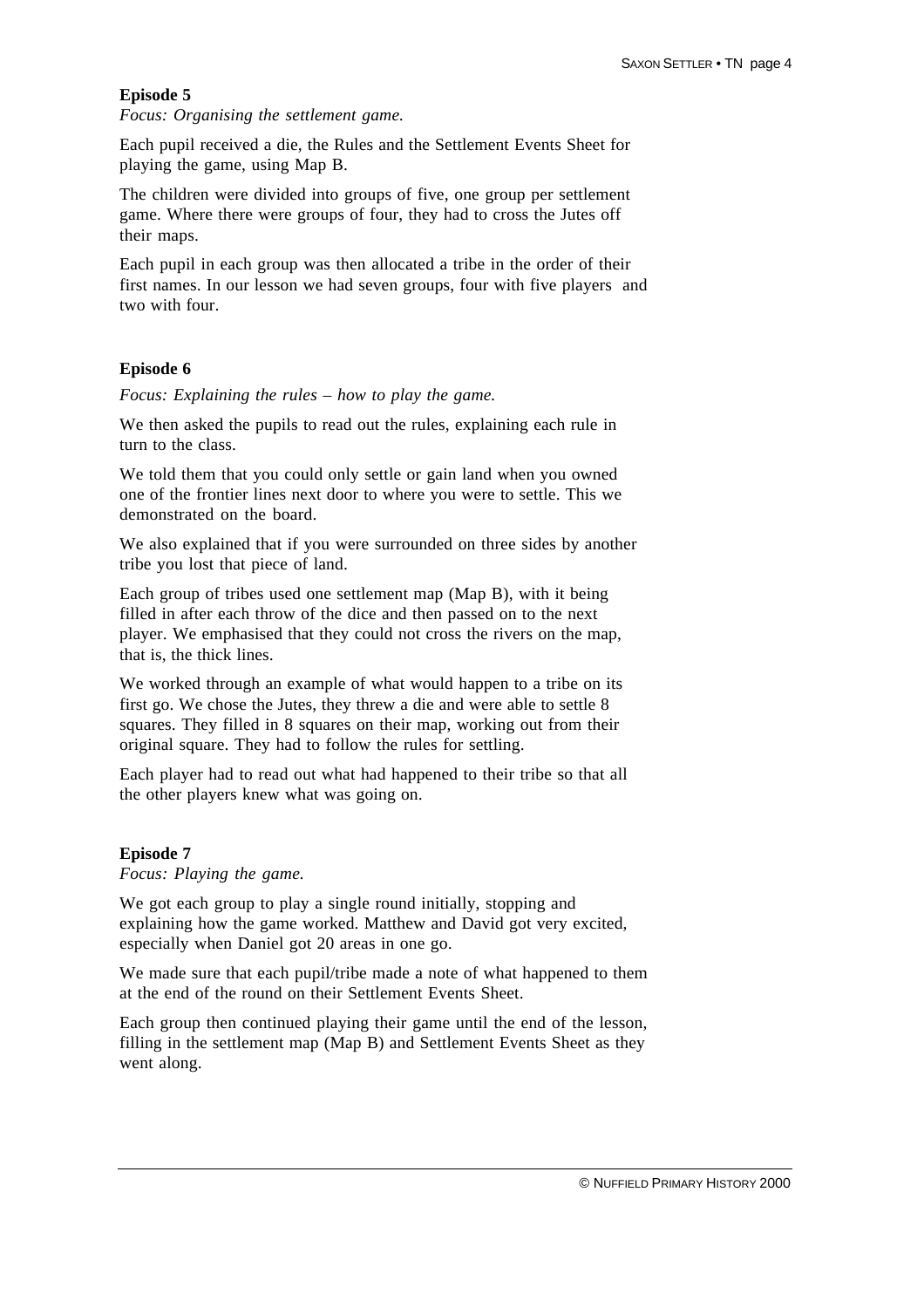We asked a pupil from each group to tell us what had happened to their tribe during the three rounds of the game.

We told the class that we would play the game again next lesson. Great enthusiasm!

# **The teaching [Lesson 2]**

The writing of the class Anglo-Saxon Chronicle.

#### **Episode 1**

*Focus: The history of the Saxon settlement. Using the Settlement Events Sheet to explain what happened during the period of Saxon settlement.*

We told the class that they would now play the game again, keeping the same tribes as before. To do this we handed out a new settlement map (Map B) and the blank Chronicle Sheet.

We asked them to look at their Settlement Events Sheets from the previous lesson.

A row of pupils came to the front, one from each group. In turn they read out in order the entries on their Settlement Events Sheet.

We told them that these were things that we have a record of happening during the period of Saxon settlement.

#### **Episode 2**

*Focus: Completing the Chronicle Sheet for Round 1; using the Think Squares.*

We gave each pupil a blank Chronicle Sheet. They had to fill in the details of their tribe. Each pupil then had to compete the sentence

'When we landed I hoped that .......... '

We wanted to collectively build up ideas and vocabulary through using a Think Square.

The idea of the think square is that you start at the centre with the question mark that focuses you upon the specific topic or issue, in this case what they hoped when they landed in Britain.

Adjacent to each ? mark are four squares. For each square we put in a different idea. These we got from each group in turn, the four ideas the children came up with being: a nice country; win war and get money; conquer tribes; and live in peace.

Each of these four squares now had three blank squares adjacent to it. So, we went around the class pooling ideas about what we might put in these three squares, linked to the original idea. Thus 'live in peace' had attached to it: share; make friends; and wealth and health.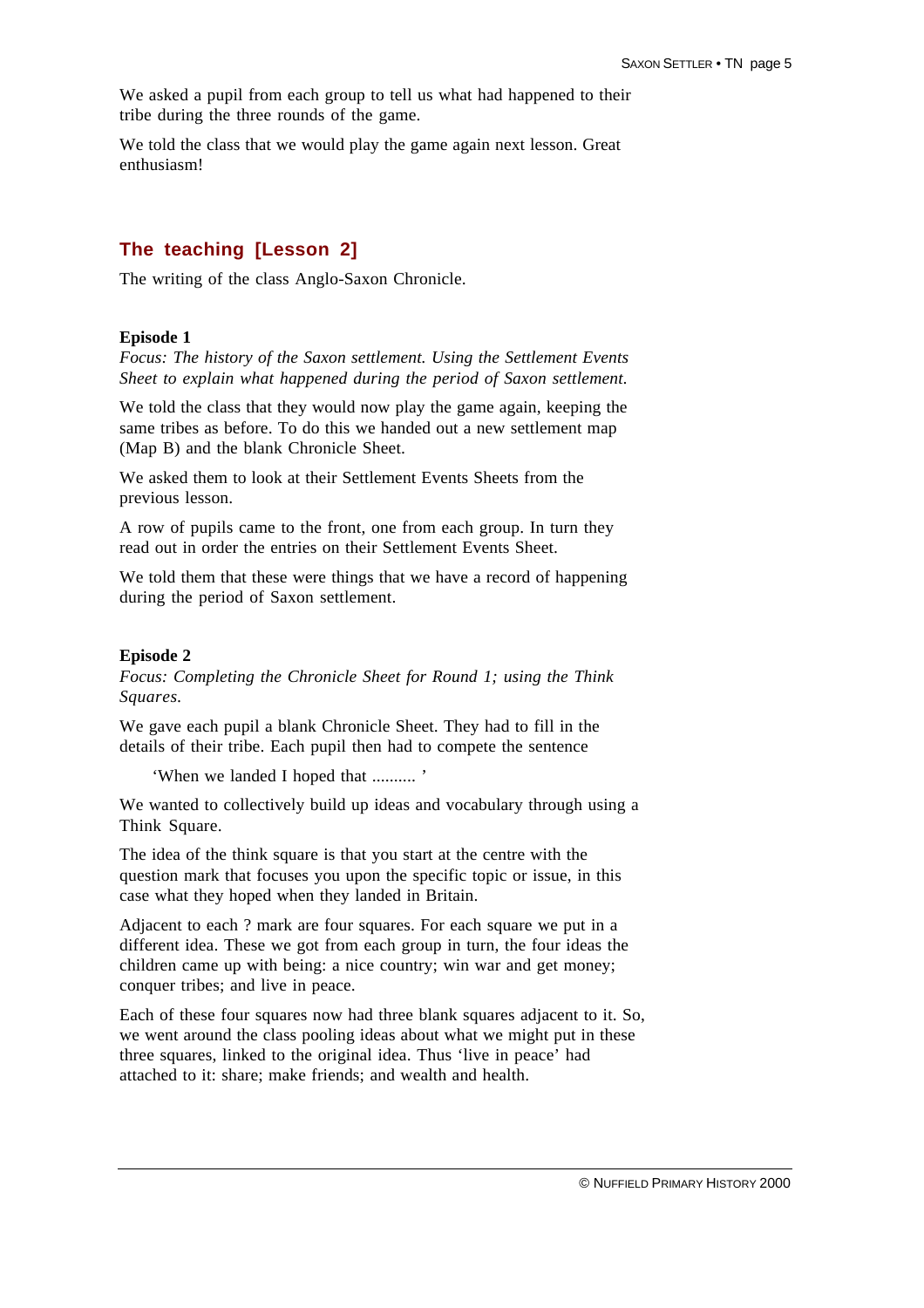The pupils then extended and completed their entries for 'When we landed I hoped that ......' on their Chronicle Sheets.

## **Episode 3**

*Focus: Developing knowledge about a new, emerging scenario: explaining what has happened to their tribe.*

The pupils now competed the first round of the game, making sure that they:

– filled in on the settlement map the squares that all the tribes settled;

– marked on their Settlement Events Sheet what had happened to their tribe;

– learned what had happened to the other tribes.

They also had to write down on the Chronicle Sheet why their tribe had been able to settle its number of squares on the map.

Again we demonstrated what was involved through taking examples of the pupils' work.

Blackboard work. We now used a Think Square on the board for the entry 'Monks from other tribes told us ......'

We put in a different idea from each of four different groups, that is, won war; disease (plague) killing another tribe; fighting between other rivals; lost war.

Again we completed the three remaining squares for each of these four entries, drawing on ideas from the whole class.

#### **Episode 4**

*Focus: Finishing the game, completing Chronicle Sheets en route.*

The pupils continued to play the game, filling in the settlement map and their Chronicle Sheets for each round.

This was a period of considerable excitement and intense involvement. We made sure that each tribe/pupil completed all sections of their Chronicle Sheets, and made sure that they were correctly filled in, in terms of their tribe and the round involved.

## **Episode 5**

*Focus: Pulling together ideas and conclusions from the activity.*

I asked Louise what was her tribe and what had happened to it. She said the East Saxons, and told us that they had lost the war. Other pupils then contributed ideas about what happened to such tribes, for instance, they had no land, they caught disease, they had land captured from them.

For each round we then asked individual children to read out what they had written on their Chronicle Sheets for that round, for instance, a pupil who had thrown a 1 in round one.

We told the class that each of these numbers represented about twenty years.